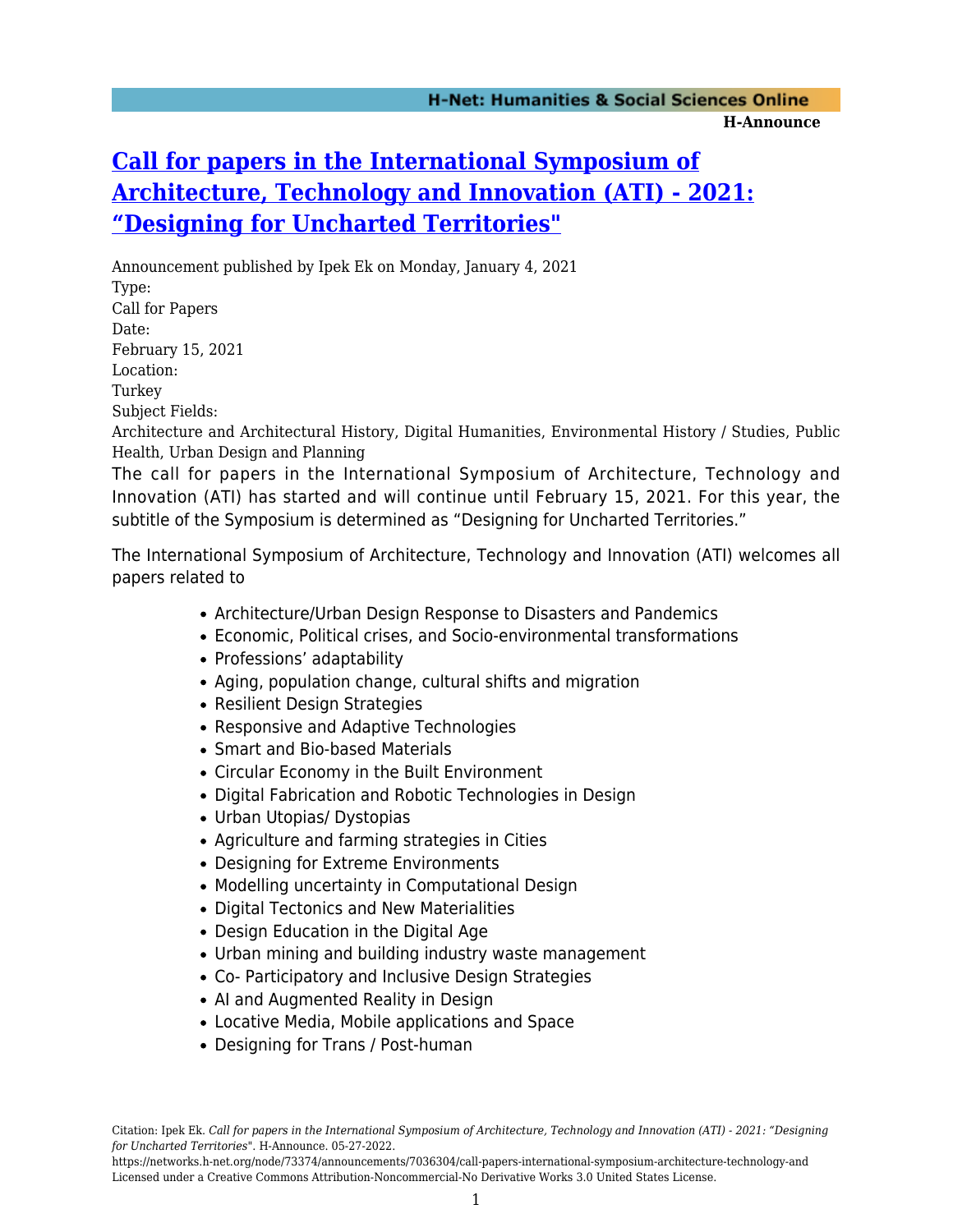Brief:

The condition of constant change is the most reliable aspect of today's world. The rapid and groundbreaking transformations in the mutual relationship between social systems and technology have introduced uncertainty in each aspect of everyday life regarding the question of what to expect from the future. The transformation of ecosystems due to climate and demographic changes along with rapid population growth forces us to be aware of this uncertainty and leads to find new solutions for living together as a society. Regardless of technological and socio-economic achievements, communities around the world have been taken off-guard when facing sudden environmental transformations, becoming mere witnesses of their negative effects rather than active agents of a resilient architecture and urbanism.

Established social structures and political systems shatter under the pressure of these unanticipated collective experiences. Existing architectural and urban codes fall too short to deal with the vital problems of the present, let alone of the future, which with design, we should tackle urgently. Not only the practical applications of digital technologies, new materials and innovative structural systems but also the way of thinking architecture as a discipline per se, should be reconsidered in the perspective of this uncertainty. The uncertainty that entails a departure from known every day for uncharted territories, as both individual and community, requires a multi / inter / trans-disciplinary approach.

ATI 2021, 2nd International Symposium of Architecture, Technology and Innovation aims to provide scholars and practitioners from various backgrounds with an academic environment to question state-of-the-art tools, techniques and methodologies applied in designing built environments that will be resilient to what the future brings.

The ATI 2021 Symposium will follow a hybrid format with both in-person and online contributions. Please note that the symposium will be held entirely online, on the same dates, if restrictions to prevent the spread of the coronavirus pandemic will make this necessary.

The symposium wants to discuss the answers to the following questions:

- How will state-of-the-art digital technologies change our built environments and social structures?

- What are the emergent architectural design, fabrication, material, and technologies to be used in the future?

-How communities can foresee disasters and how can architecture help to anticipate a response from a design perspective?

-What disciplines must be integrated into a resilient architecture?

Citation: Ipek Ek. *Call for papers in the International Symposium of Architecture, Technology and Innovation (ATI) - 2021: "Designing for Uncharted Territories"*. H-Announce. 05-27-2022.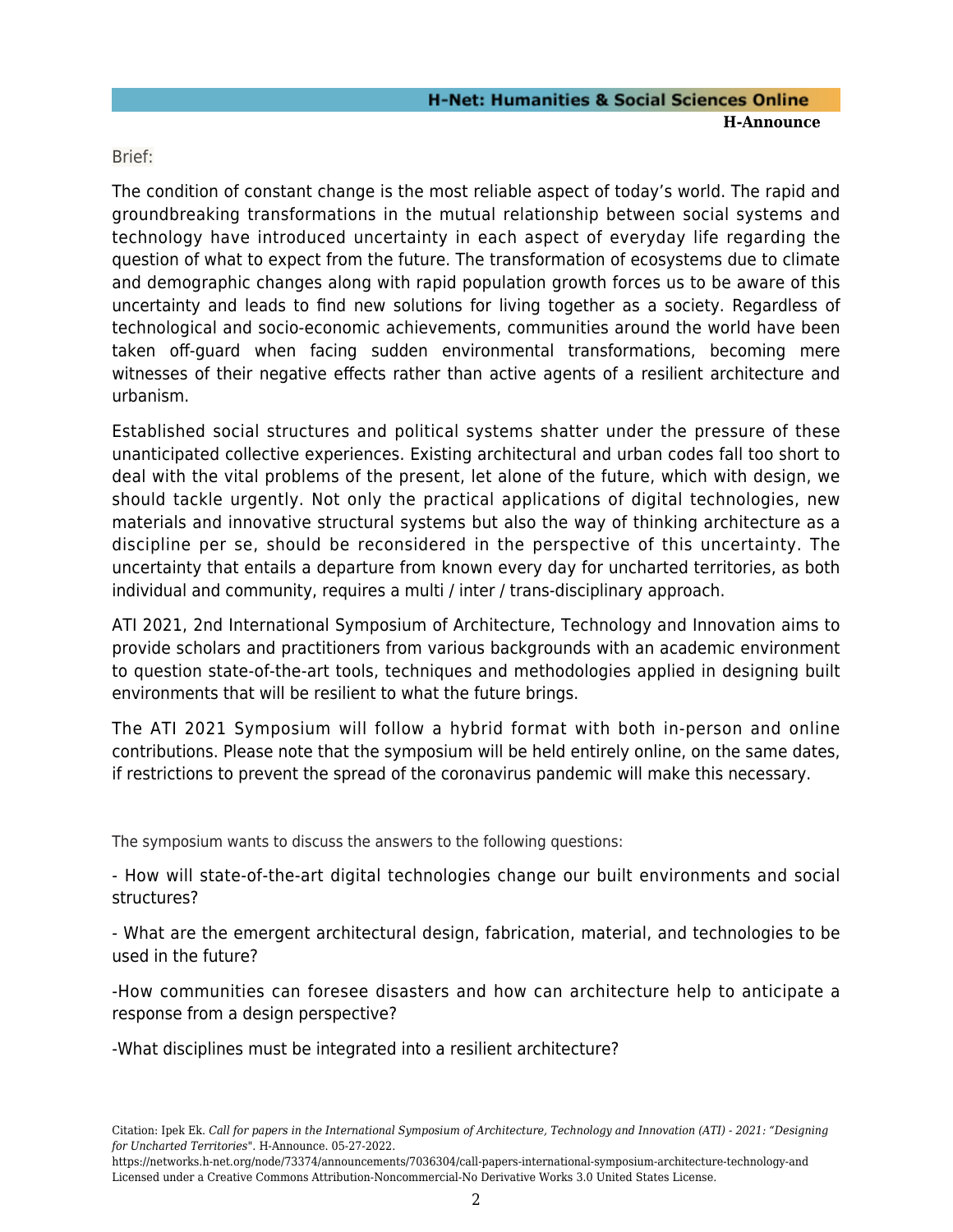## **H-Net: Humanities & Social Sciences Online H-Announce**

-How architects can design for uncertainty?

-How can architecture help communities for both anticipated design redundancy and quick post-disaster recovery?

-What would be the potential roles of the architect in the future?

-What would be the role of architecture and design in reducing the human footprint on the environment?

-How does authorship in architecture change with technological developments in Artificial Intelligence?

Important dates:

15.02.2021 : Deadline for the Extended Abstract

31.03.2021 : Notification of Acceptance

31.07.2021 : Final Full-text Submission

15.08.2021 : Notification of Final Acceptance

22-24.09.2021 : Symposium

Contact Info: Associative Professor Yenal Akgün (Ph.D.), as the coordinator of the ATI Symposium.

E-mail: [yenal.akgun@yasar.edu.tr](mailto:yenal.akgun@yasar.edu.tr)

Assistant Professor Fatma Ipek Ek (Ph.D.), as the member responsible from organizing the ATI symposium.

The link of the organization committee:<https://ati.yasar.edu.tr/organization-committee/>

E-mail: [ipek.ek@yasar.edu.tr](mailto:ipek.ek@yasar.edu.tr)

Phone: +90 (232) 570 8100

Symposium e-mail: [ati@yasar.edu.tr](mailto:ati@yasar.edu.tr)

Yaşar University, Department of Architecture

Üniversite Caddesi, No:37-39, Ağaçlı Yol, Yaşar University, Y Block, 6th Floor, Bornova, İzmir PK. 35100

Contact Email: [ati@yasar.edu.tr](mailto:ati@yasar.edu.tr) URL:

https://networks.h-net.org/node/73374/announcements/7036304/call-papers-international-symposium-architecture-technology-and Licensed under a Creative Commons Attribution-Noncommercial-No Derivative Works 3.0 United States License.

Citation: Ipek Ek. *Call for papers in the International Symposium of Architecture, Technology and Innovation (ATI) - 2021: "Designing for Uncharted Territories"*. H-Announce. 05-27-2022.